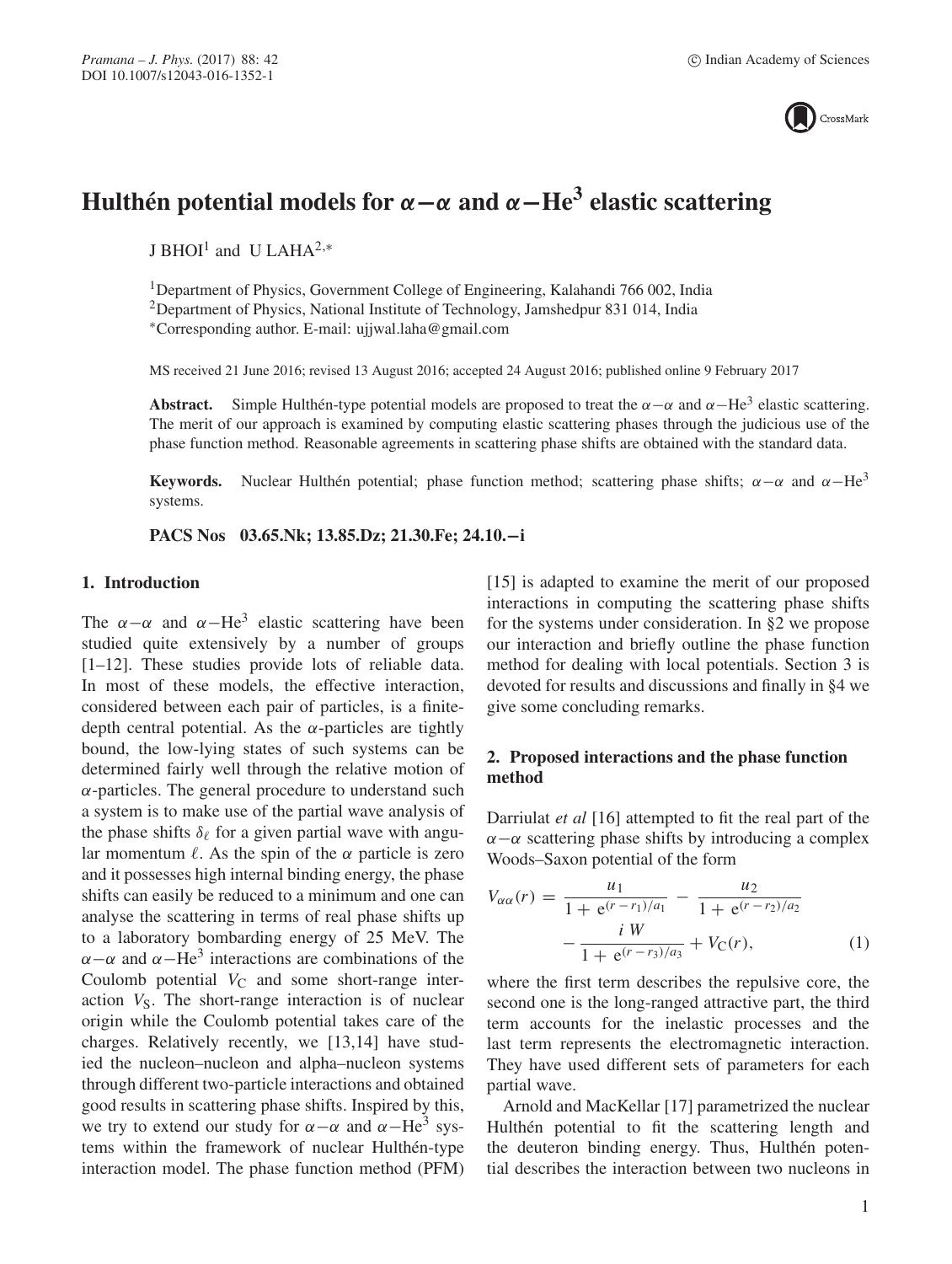deuteron quite effectively. Recently, we have applied the nuclear Hulthén potential to describe the alpha– nucleon systems [13] within the framework of supersymmetric quantum mechanics [18–20] and the PFM [15]. The present text addresses itself to the study of  $\alpha-\alpha$  and  $\alpha-\text{He}^3$  elastic scattering by considering the two-parameter simple potential model of Hulthén type. Rahaman *et al* [21] have used nonlocal potentials to fit the  $\alpha-\alpha$  scattering phases for the partial waves  $\ell = 0, 2, 4$ . This nonlocal potential is of rank two (with four parameters) for S-wave with an attractive and a repulsive component whereas for D- and G-waves, it is of rank one (two parameters) and attractive. In analogy with the nonlocal potential model [21] we also argue for our local potential model as follows.

As the S-wave  $\alpha-\alpha$  scattering phase shift changes its sign at about 20 MeV, a two-term potential is indispensible to account for the change in sign in the scattering phases. However, the D- and G-wave interactions may be represented by one-term potential because they produce positive phase shifts only. In such cases, the repulsive cores remain absent in the related potentials. Similarly, for the  $\alpha$ -He<sup>3</sup> system, the entire S-wave phase shifts are negative and those for the P-wave states are positive. Therefore, a one-term nuclear potential may be of considerable interest for the  $\alpha$ −He<sup>3</sup> system. In this context, we propose the following two-parameter interaction model for the systems under consideration:

$$
V_1(r) = V_A(r) - (\beta^2 - \rho^2) \frac{e^{-\beta r}}{(e^{-\rho r} - e^{-\beta r})} + C(\beta - \rho)^2 \frac{e^{-(\beta + \rho)r}}{(e^{-\rho r} - e^{-\beta r})^2}.
$$
 (2)

For both the  $\alpha - \alpha$  and  $\alpha - He^3$  systems we consider two sets of interactions, first one with  $C = 1$ , i.e. the potentials are of two-term and the second one, with  $C = 0$ for  $\ell = 2$ , 4 (the D- and G-wave interactions are of one-term only) for  $\alpha - \alpha$  system and  $C = 0$  for  $\ell = 0, 1$ for the  $\alpha$ −He<sup>3</sup> system.

In reality, the Coulomb potential does not exist in nature and becomes somewhat screened at a certain distance. In contrast to the behaviour of the wave function for a well-behaved potential, that in the presence of the slowly decreasing Coulomb field contains logarithmically oscillating phase contributions. Thus, the traditional approach to the PFM for the local potential does not hold good for the pure Coulomb interaction and it needs separate treatment. The Hulthén potential at small values of r behaves like a Coulomb potential, whereas for large values of  $r$  it decreases exponentially so that its capacity for bound states is smaller than that of the Coulomb potential. Thus, to compute scattering phase shifts using PFM, the Coulomb potential is replaced by a screened Coulomb one  $V_A(r)$ , the atomic Hulthén potential, which is read as

$$
V_A(r) = V_0 \frac{e^{-r/a}}{1 - e^{-r/a}},
$$
\n(3)

where  $V_0$  is the strength and  $a$  is the screening radius. The merits of our proposed interactions will be examined by computing scattering phase shifts through the judicious use of the PFM [15].

Phase function method is an efficient approach for computing the scattering phase shifts for quantum mechanical problems involving local [15] and nonlocal interactions [22,23]. For a local potential, the phase function  $\delta_{\ell}(k, r)$  satisfies the first-order non-linear differential equation which is expressed as

$$
\delta'_{\ell}(k,r) = -k^{-1} V(r) \left[ \hat{j}_{\ell}(kr) \cos \delta_{\ell}(k,r) - \hat{\eta}_{\ell}(kr) \sin \delta_{\ell}(k,r) \right]^2, \tag{4}
$$

where  $j_{\ell}(kr)$  and  $\hat{\eta}_{\ell}(kr)$  are the Riccati–Bessel functions with

$$
\hat{h}^{(1)}_{\ell}(x) = -\hat{\eta}_{\ell}(x) + i \hat{j}_{\ell}(x).
$$

The scattering phase shift  $\delta_{\ell}(k)$  is obtained by solving the equation from the origin to the asymptotic region with the initial condition  $\delta_{\ell}(k, 0) = 0$ .

### **3. Results and discussions**

Using the parameters in table 1, we have portrayed the potentials for various partial wave states under consideration for the  $\alpha-\alpha$  and  $\alpha-\text{He}^3$  systems in figures 1 and 2 respectively. Here we have chosen to work with  $[13,24]$   $\hbar^2/2m = 10.3675$  MeV fm<sup>2</sup>,  $V_0a = 0.2758$  fm<sup>-1</sup> for  $\alpha - \alpha$ ;  $\hbar^2 / 2m = 24.1908$  MeV fm<sup>2</sup>,  $V_0 a = 0.23639$ fm<sup>-1</sup> for  $\alpha$ −He<sup>3</sup> systems and  $a = 50$  fm. In general, the  $\alpha-\alpha$  potentials constructed from the experimental phase shifts show some common features: the  $\alpha-\alpha$ potential is  $\ell$ -dependent but is independent of the incident energy. The ranges of the inner repulsive part and the outer attractive part are of the order of 2 and 5 fm respectively. The phenomenological analysis of  $\alpha-\alpha$  scattering establishes beyond doubt that a static  $\alpha-\alpha$  potential common to all  $\ell$  does not exist. Looking at figure 1 it is noticed that the S-wave potential has a repulsive core followed by a strong attractive part. The depth of the attractive part is of the order of 51 MeV. For the two-term interaction our D- and G-wave potentials follow the same pattern with increasing depth as  $\ell$  increases. In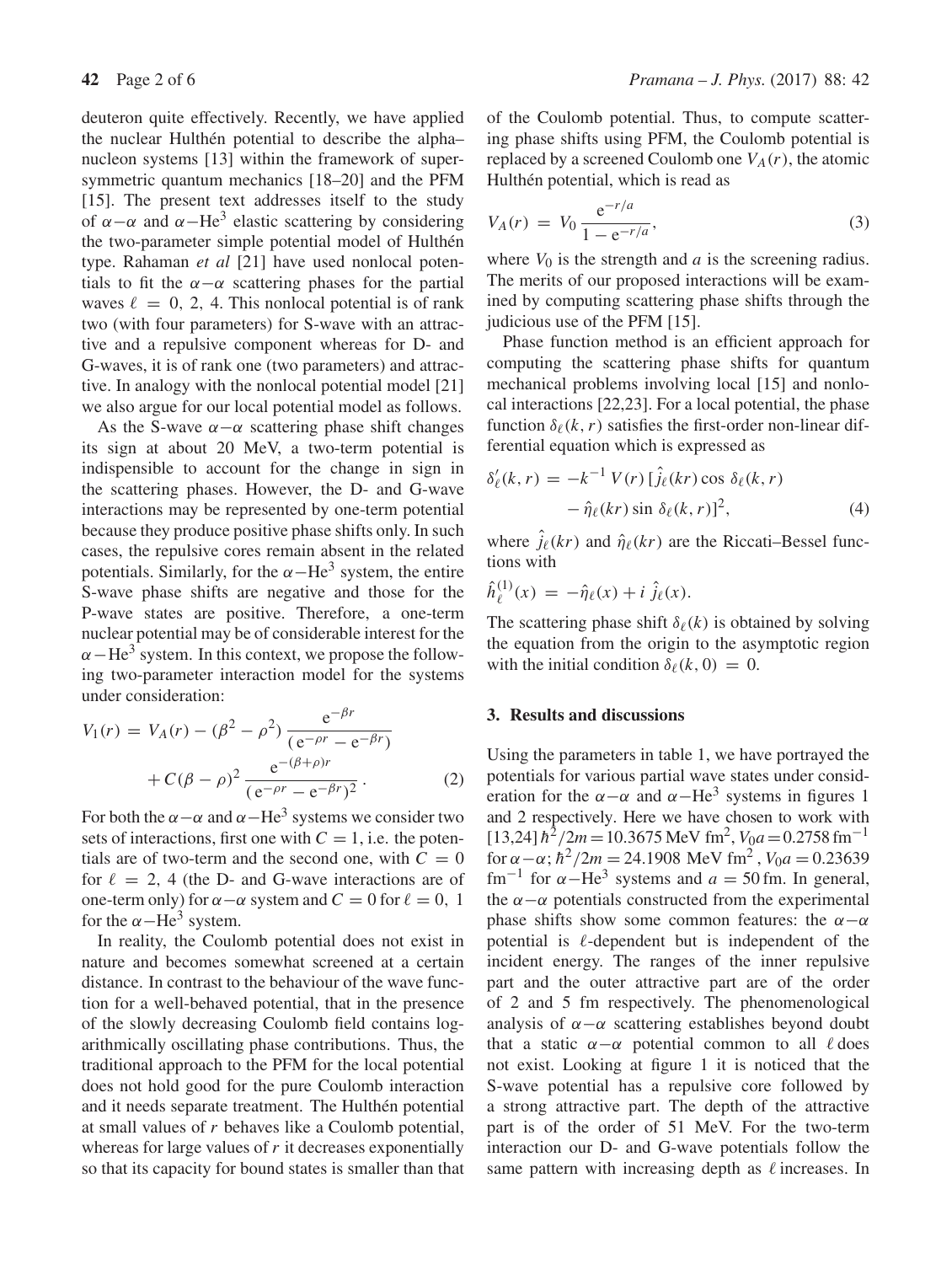| $Systems \rightarrow$                                     |                        |               |               |                                                                                                                                                                           |               | $\alpha$ -He <sup>3</sup> system |                |                |                                                                                                                                                                      |                |                |
|-----------------------------------------------------------|------------------------|---------------|---------------|---------------------------------------------------------------------------------------------------------------------------------------------------------------------------|---------------|----------------------------------|----------------|----------------|----------------------------------------------------------------------------------------------------------------------------------------------------------------------|----------------|----------------|
|                                                           | $\alpha-\alpha$ system |               |               |                                                                                                                                                                           |               | $C=1$                            |                |                | $C=0$                                                                                                                                                                |                |                |
| $States\rightarrow$                                       |                        |               |               | States $\rightarrow$ $\ell = 0$ $\frac{\ell = 2}{C = 1}$ $\frac{\ell = 4}{C = 0}$<br>Parameters $\downarrow$ $\ell = 0$ $\frac{\ell = 2}{C = 1}$ $\frac{\ell = 4}{C = 0}$ |               |                                  |                |                | $\left(\frac{1}{2}\right)^+$ $\left(\frac{1}{2}\right)^ \left(\frac{3}{2}\right)^ \left(\frac{1}{2}\right)^+$ $\left(\frac{1}{2}\right)^ \left(\frac{3}{2}\right)^-$ |                |                |
| $\beta$ (fm <sup>-1</sup> )<br>$\rho$ (fm <sup>-1</sup> ) | 2.75<br>2.394          | 2.92<br>2.515 | 2.802<br>2.37 | 2.55<br>2.453                                                                                                                                                             | 2.55<br>2.445 | 0.09<br>$-0.6$                   | 1.506<br>1.231 | 1.482<br>1.246 | $-0.4$<br>$-1.15$                                                                                                                                                    | 1.626<br>1.231 | 1.602<br>1.246 |

**Table 1.** Parameters for the  $\alpha - \alpha$  and  $\alpha - \text{He}^3$  interactions.



**Figure 1.**  $\alpha-\alpha$  potentials for S-, D- and G-waves.

general, with the decrease of the  $\ell$ -value, the size of the repulsive core of the nuclear part becomes larger ensuring less and less overlap of the particles. The repulsive core associated with our S-wave potential is larger than D- and G-wave interactions but it is difficult to visualize the difference between the repulsive cores of D- and G-waves in the scale of the figure. Thus, our two-term potentials are fully consistent with the above observation [1].

For one-term potentials, the G-wave interaction is stronger than its D-wave counterpart and both possess attractive parts only. Looking closely at figure 2, it is observed that both the one- and two-term interactions for the  $1/2^+$  state of the  $\alpha-\text{He}^3$  system are purely repulsive in nature. However, for  $1/2^-$  and  $3/2^-$  states the one-term interactions are purely attractive while for two-term potential both these states posses repulsive cores followed by an attractive part. The depth of the attractive part of 3/2− state is slightly greater than that of the 1/2− state for both one- and two-term interactions under consideration because the 3/2− state of the  $\alpha$ −He<sup>3</sup> system supports a bound state.

The phase shifts for the  $\alpha-\alpha$  system are portrayed in figure 3 for the partial waves  $\ell = 0, 2, 4$  (two-term potential), in figure 4 for  $\ell = 2$ , 4 (one-term potential) and the same for  $\alpha$ −He<sup>3</sup> system for different partial wave states under consideration in figure 5. As expected, the S-wave phase shifts as shown in figure 3 for the  $\alpha-\alpha$  system are positive at low energies and become negative at high energies. The S-wave phase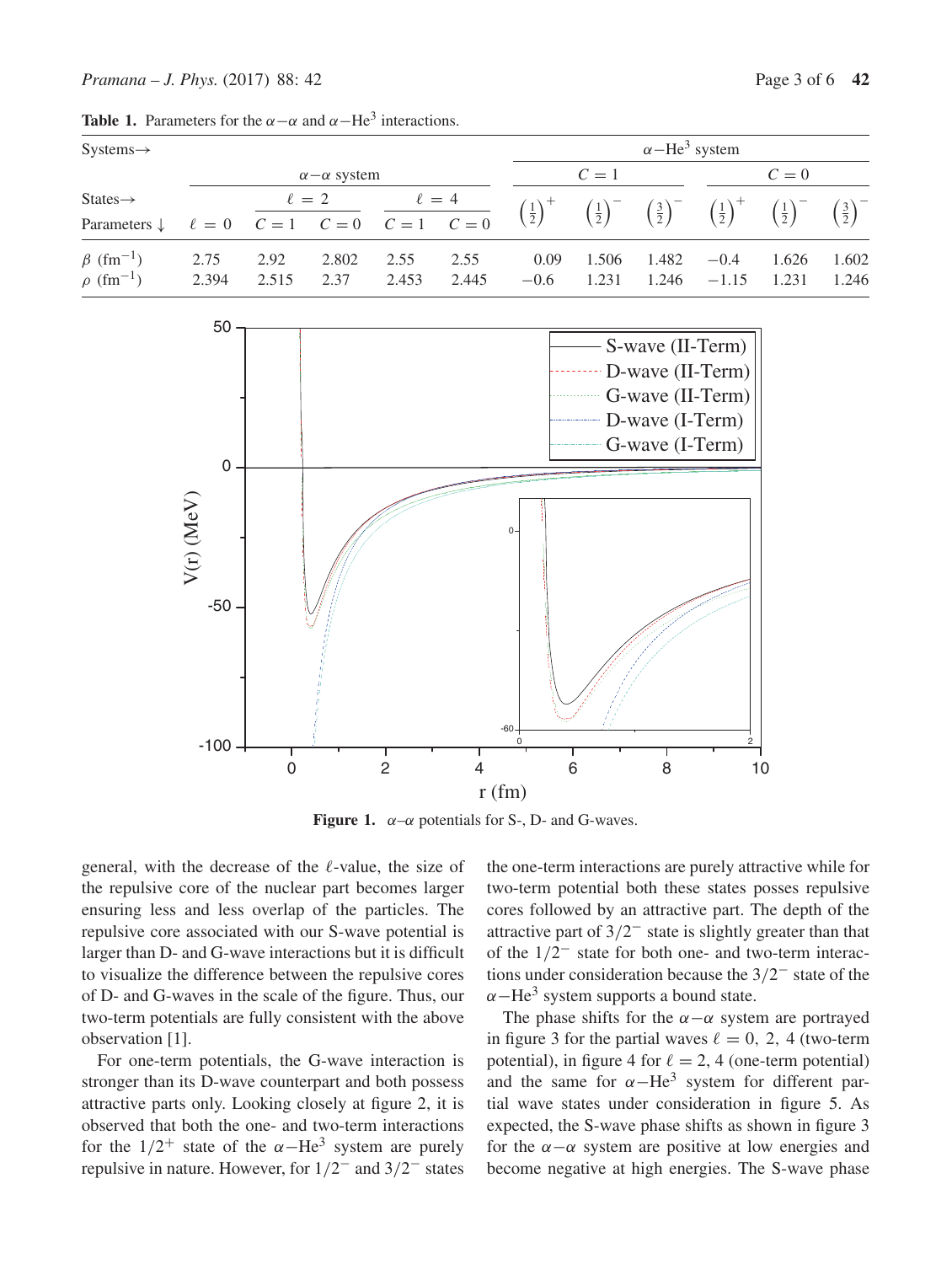

**Figure 2.**  $\alpha$ -He<sup>3</sup> potentials (one- and two-terms).



**Figure 3.**  $\alpha - \alpha$  phase shifts for S-, D- and G-waves (two-term potential).

shift changes its sign at  $E_{\text{Lab}} = 20$  MeV which is in close agreement with the works of Tombrello and Senhouse [25], Ali and Bodmer [1] and Afzal *et al* [26] but slightly deviates from the observation of Laha *et al* [24]. Except near the transition point, our S-wave phase shifts agree quite well with those of ref. [24] up to 60 MeV. However, beyond 60 MeV our phase shift gradually increases up to 100 MeV. Our D-wave phase shifts, in figures 3 and 4, reach peak values of about 123° and 125° at  $E_{\text{Lab}} = 7$  MeV and  $E_{\text{Lab}} = 8$  MeV for one- and two-term interactions respectively which are in close agreement with the standard results [1,24] at about 8 MeV. But our phase shift values gradually increase compared to those of refs [24–26] beyond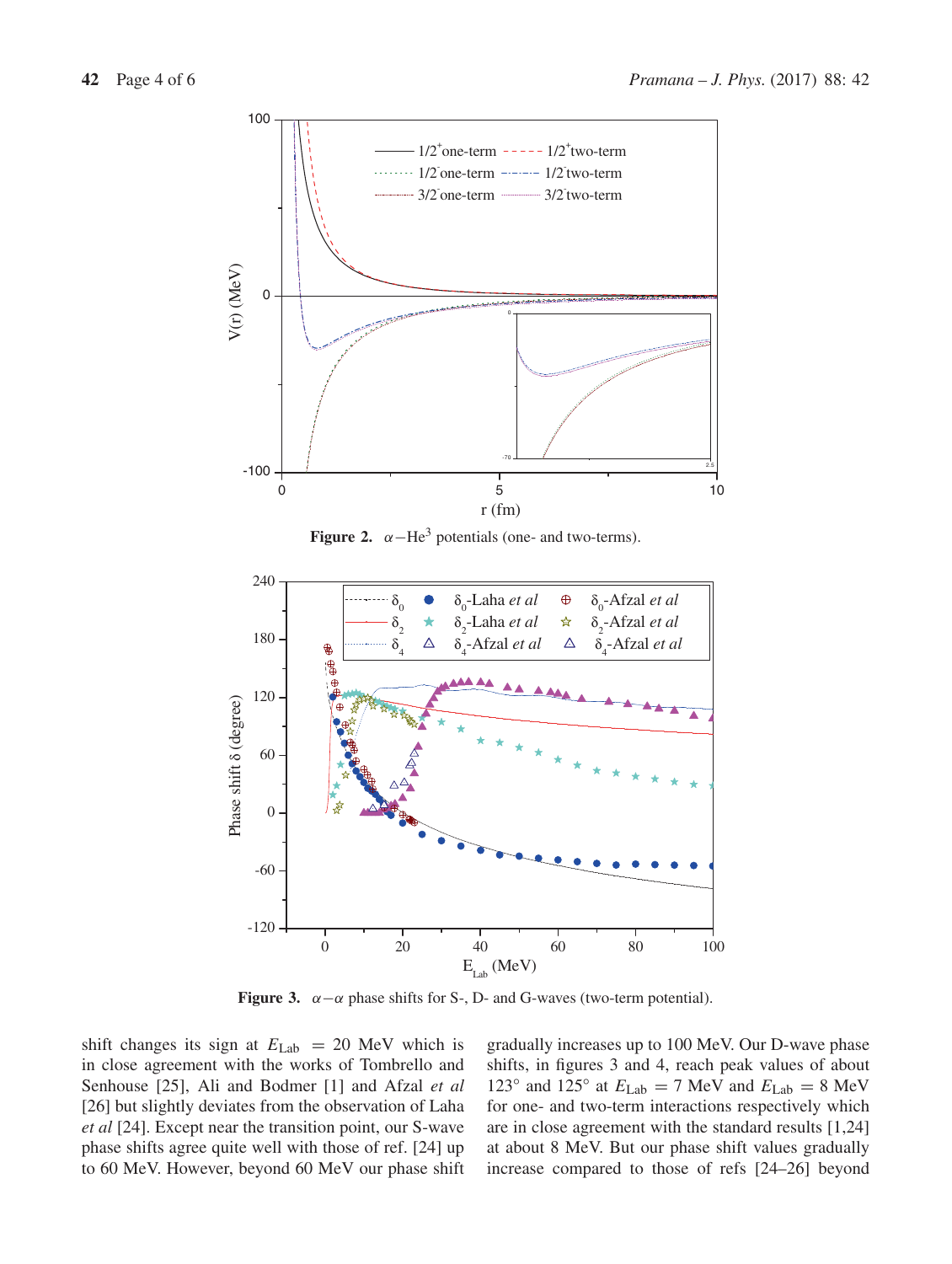

**Figure 4.**  $\alpha - \alpha$  phase shifts for D- and G-waves (one-term potential).



**Figure 5.**  $\alpha$ –He<sup>3</sup> phase shifts for one- and two-term potentials. The phase shifts  $\delta^{3/2-}$  are shifted by 90° for clarity of presentation.

20 MeV and 15 MeV for two- and one-term potentials respectively. Thus, one may conclude that the strength of the repulsive core in the D-wave interaction for two-term potential is weaker than the actual ones. Our G-wave phase shifts, although produce the correct nature, are in numerical disagreement with standard data [1,24,26] in the low-energy range but are in reasonable agreement with the results of ref. [24] in the high-energy range. In particular, the two-term potential produces better G-wave results than one-term potential. Furthermore, the G-wave phase shifts do not vary smoothly beyond 15 MeV. This may be attributed to the fact that the inelastic processes start in this region and hence the use of two-body potential model is doubtful.